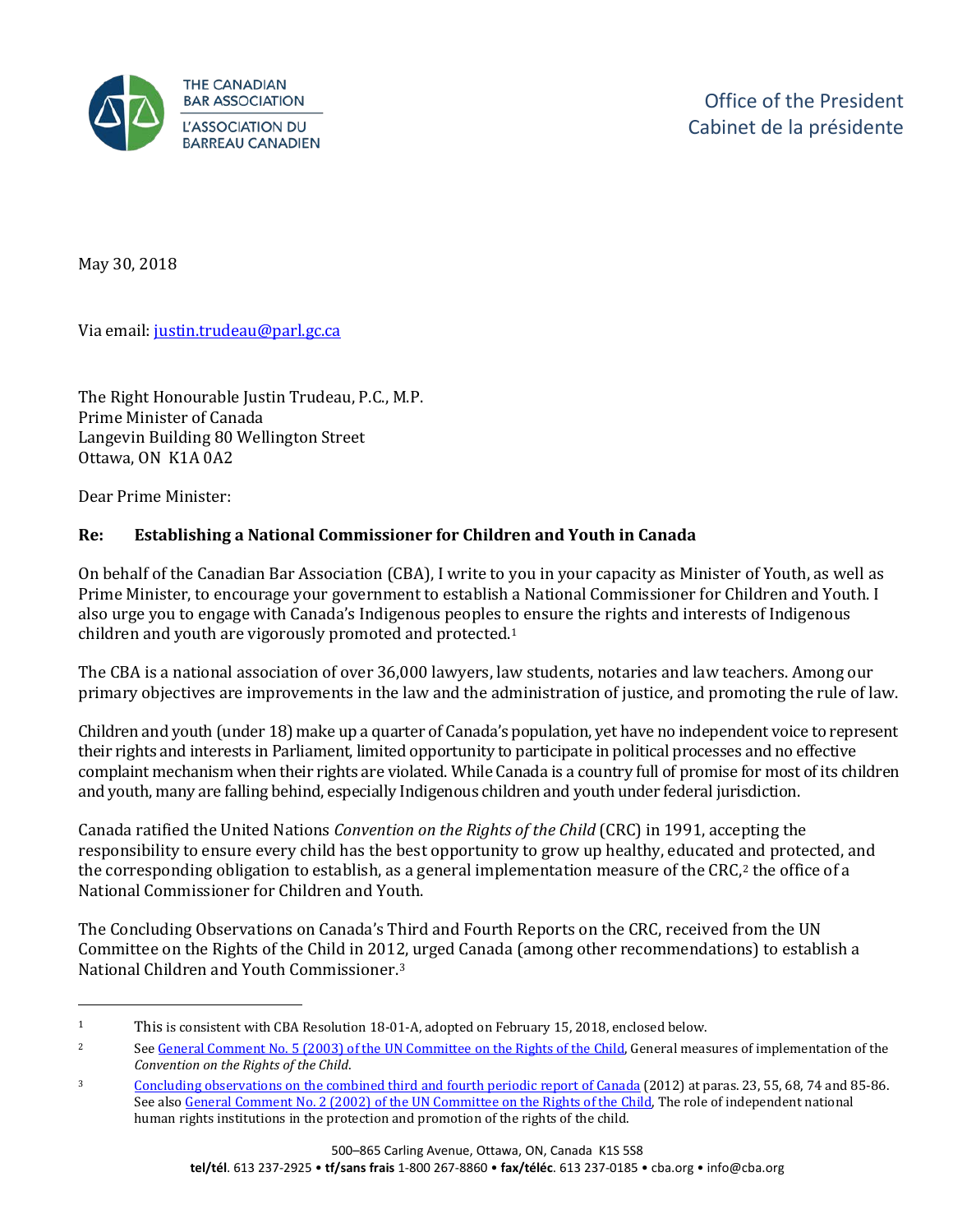Canada has had over five years to consider the UN Committee's Concluding Observations. As Canada prepares to submit its Fifth and Sixth Reports to the UN Committee later this year, it is time to move swiftly and definitively in response to the UN Committee's recommendations.

The CBA has repeatedly called on federal governments to implement these recommendations.[4](#page-1-0) We again urge the government to act. Specifically, as set out in the enclosed CBA resolution, we call for the creation of a National Commissioner for Children and Youth, as an independent Officer of Parliament reporting to both Houses of Parliament, to protect and promote human rights under federal jurisdiction of children and youth in Canada (including immigrant and refugee children), and to consult and engage with Canada's Indigenous peoples to [e](#page-1-1)nsure the rights and interests of Indigenous children and youth are vigorously promoted and protected.5

Federal areas of jurisdiction such as immigration, refugees and citizenship, youth criminal justice, the funding of on-reserve services, divorce law, taxation, and federal social benefits are key issues for children that could be effectively addressed by a National Commissioner for Children and Youth. The impact of that office would be strengthened through consultation and engagement with provinces, territories and Indigenous communities.

Three Private Members' Bills tabled in Parliament calling for the creation of such an office were sponsored by members of the Liberal party.[6](#page-1-2) It is only fitting that the commitment made by your party, while in opposition, be implemented now that you form government.

Recent draft legislation amending the *Divorce Act* to better focus on the best interests of the child<sup>[7](#page-1-3)</sup>, and consultations on the development of a federal Youth Policy[8](#page-1-4), suggest a government prepared to show leadership on this issue; but far too much time has passed without action on establishing a National Commissioner for Children and Youth. Close to 70 other countries have created specialized national offices for children, many of which are federal states like Canada.<sup>[9](#page-1-5)</sup> Canada must follow that lead to maintain its standing and reputation on the international stage as a protector of children's rights.

We welcome the opportunity to meet with you or your representatives to discuss how we can assist the federal government to achieve this important goal.

Yours truly,

*(original letter signed by Kerry L. Simmons)*

Kerry L. Simmons, Q.C./c.r.

cc. The Honourable Chrystia Freeland, P.C., M.P. [\(Chrystia.Freeland@parl.gc.ca\)](mailto:Chrystia.Freeland@parl.gc.ca) The Honourable Jody Wilson-Raybould, P.C., M.P. [\(mcu@justice.gc.ca\)](mailto:mcu@justice.gc.ca) The Honourable Mélanie Joly, P.C., M.P. [\(Hon.Melanie.Joly@canada.ca\)](mailto:Hon.Melanie.Joly@canada.ca) The Honourable Jane Philpott, P.C., M.P. [\(Hon.Jane.Philpott@Canada.ca\)](mailto:Hon.Jane.Philpott@Canada.ca) The Honourable Jean-Yves Duclos, P.C., M.P. [\(Jean-Yves.Duclos@parl.gc.ca\)](mailto:Jean-Yves.Duclos@parl.gc.ca) The Honourable Doctor Carolyn Bennett, P.C., M.P. [\(InfoPubs@aadnc-aandc.gc.ca\)](mailto:InfoPubs@aadnc-aandc.gc.ca)

<span id="page-1-0"></span>j 4 [Resolution 13-11-A;](http://www.cba.org/getattachment/Our-Work/Resolutions/Resolutions/2013/United-Nations-Convention-on-the-Rights-of-the-Chi/13-11-A-ct.pdf) [Letter to Prime Minister Harper](http://www.cba.org/CMSPages/GetFile.aspx?guid=9ae5aa21-1aa7-456f-87a9-ec7db60aa903) (March 2014)[; Letter to Prime Minister Trudeau](http://www.cba.org/CMSPages/GetFile.aspx?guid=c17871ae-5451-4001-ad6f-c2410dea3369) (May 2016).

<span id="page-1-1"></span><sup>5</sup> This goal is supported by calls by th[e United Nations Declaration on the Rights of Indigenous Peoples](http://www.un.org/esa/socdev/unpfii/documents/DRIPS_en.pdf) (2008) and th[e Truth and](http://www.trc.ca/websites/trcinstitution/File/2015/Findings/Calls_to_Action_English2.pdf)  [Reconciliation Commission report](http://www.trc.ca/websites/trcinstitution/File/2015/Findings/Calls_to_Action_English2.pdf) (2015) for specific actions to promote the rights of Indigenous children.

<span id="page-1-2"></span><sup>&</sup>lt;sup>6</sup> [Bill C-418](http://www.parl.ca/LegisInfo/BillDetails.aspx?Language=E&billId=4328263) (introduced June 11, 2009)[; Bill C-420](http://www.parl.ca/LegisInfo/BillDetails.aspx?Language=E&billId=5514117) (introduced May 3, 2012); an[d Bill C-701](http://www.parl.ca/LegisInfo/BillDetails.aspx?Language=E&billId=8052201) (introduced June 19, 2015).

<span id="page-1-3"></span><sup>7</sup> [Bill C-78](http://www.parl.ca/DocumentViewer/en/42-1/bill/C-78/first-reading) (introduced May 22, 2018)

<span id="page-1-4"></span><sup>8</sup> Building a Youth Policy for Canada Consultation

<span id="page-1-5"></span><sup>9</sup> UNICEF[, Championing Children's Rights: A Global Study of Independent Human Rights Institutions for Children](https://www.unicef-irc.org/publications/669-championing-childrens-rights-a-global-study-of-independent-human-rights-institutions.html) (2012).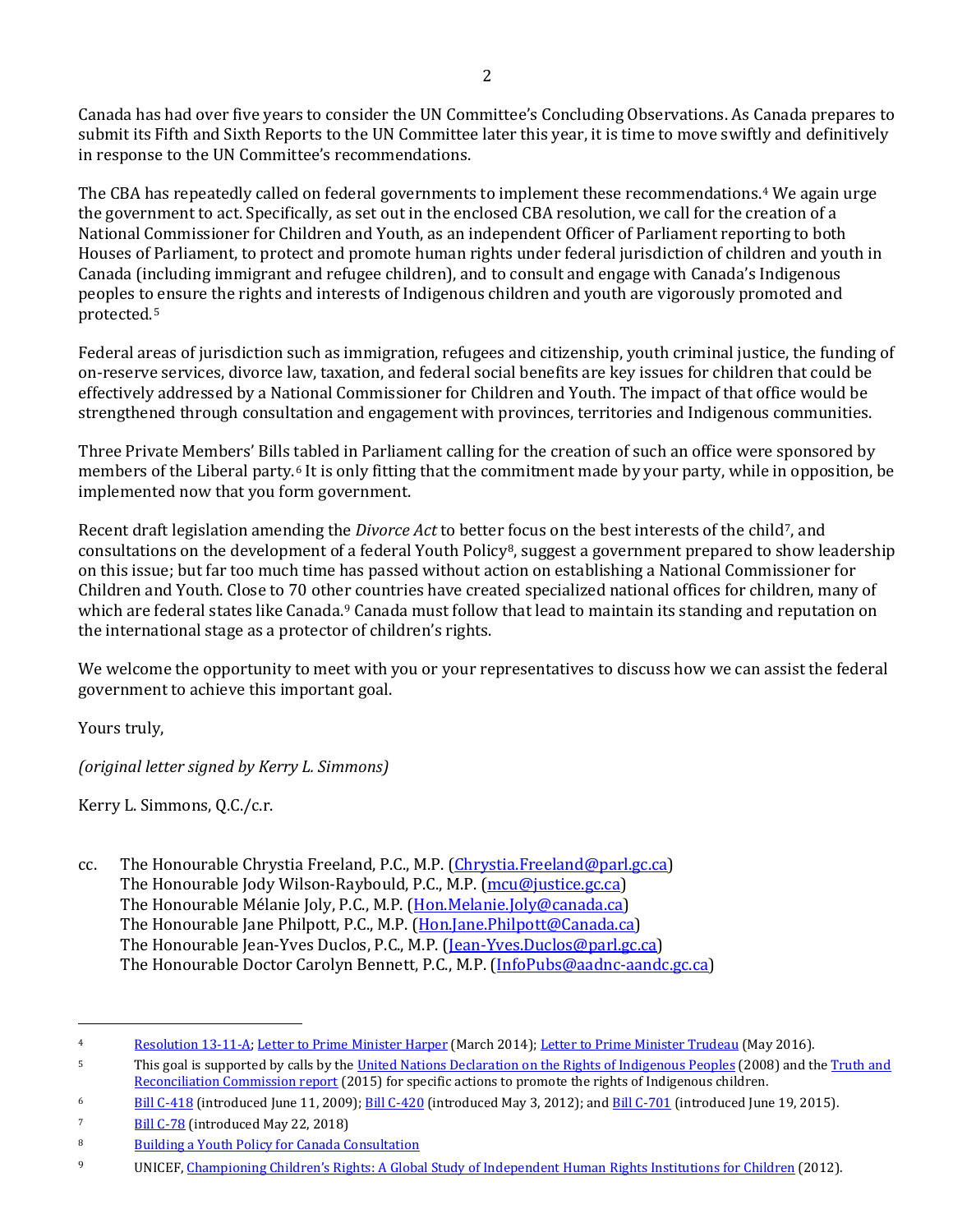## **National Commissioner for Children and Youth**

**WHEREAS** one measure of a nation is how it attends to its children;

**WHEREAS** nearly a quarter of Canada's population is under 18 years of age;

**WHEREAS** children in Canada have no independent voice to represent their rights and interests in Parliament, limited opportunity to participate in political processes and no effective complaint mechanism when their rights are violated;

**WHEREAS** Canada ratified the United Nations *Convention on the Rights of the Child* in 1991 and enacted the *Canadian Charter of Rights and Freedoms* in 1982;

**WHEREAS** the United Nations Committee on the Rights of the Child and the Senate Committee on Human Rights have repeatedly recommended that Canada establish a National Commissioner for Children and Youth;

**WHEREAS** *Championing Children's Rights*, UNICEF's 2013 global study of independent human rights institutions for children, reports that these institutions have been established in over 70 countries;

**WHEREAS** the mandates of provincial and territorial human rights institutions for children do not extend to federal jurisdiction, which particularly affects Indigenous children;

## **Commissariat national à l'enfance et à l'adolescence**

**ATTENDU QU'**une façon d'évaluer un pays réside dans la manière dont il s'occupe de ses enfants;

**ATTENDU QUE** près d'un quart de la population canadienne est âgée de moins de 18 ans;

**ATTENDU QUE** les enfants au Canada n'ont pas de porte-parole indépendant pour défendre leurs droits et intérêts auprès du Parlement, ont peu d'occasions de participer à la vie politique et ne disposent d'aucun mécanisme efficace de recours en cas de violation de leurs droits;

**ATTENDU QUE** le Canada a ratifié la *Convention relative aux droits de l'enfant* des Nations Unies en 1991 et a édicté la *Charte canadienne des droits et libertés* en 1982;

**ATTENDU QUE** le Comité des droits de l'enfant des Nations Unies et le Comité sénatorial des droits de la personne ont recommandé, à maintes reprises, que le Canada établisse un Commissariat national à l'enfance et à l'adolescence;

**ATTENDU QUE** l'étude mondiale sur les institutions indépendantes de défense des droits de l'enfant, *Défendre les droits de l'enfant,* menée par UNICEF en 2013, indique que de tels établissements ont été mis sur pied dans plus de 70 pays;

**ATTENDU QUE** le mandat des établissements de défense des droits de la personne destinés aux enfants dans les provinces et les territoires ne s'étend pas aux champs de compétence fédérale, ce